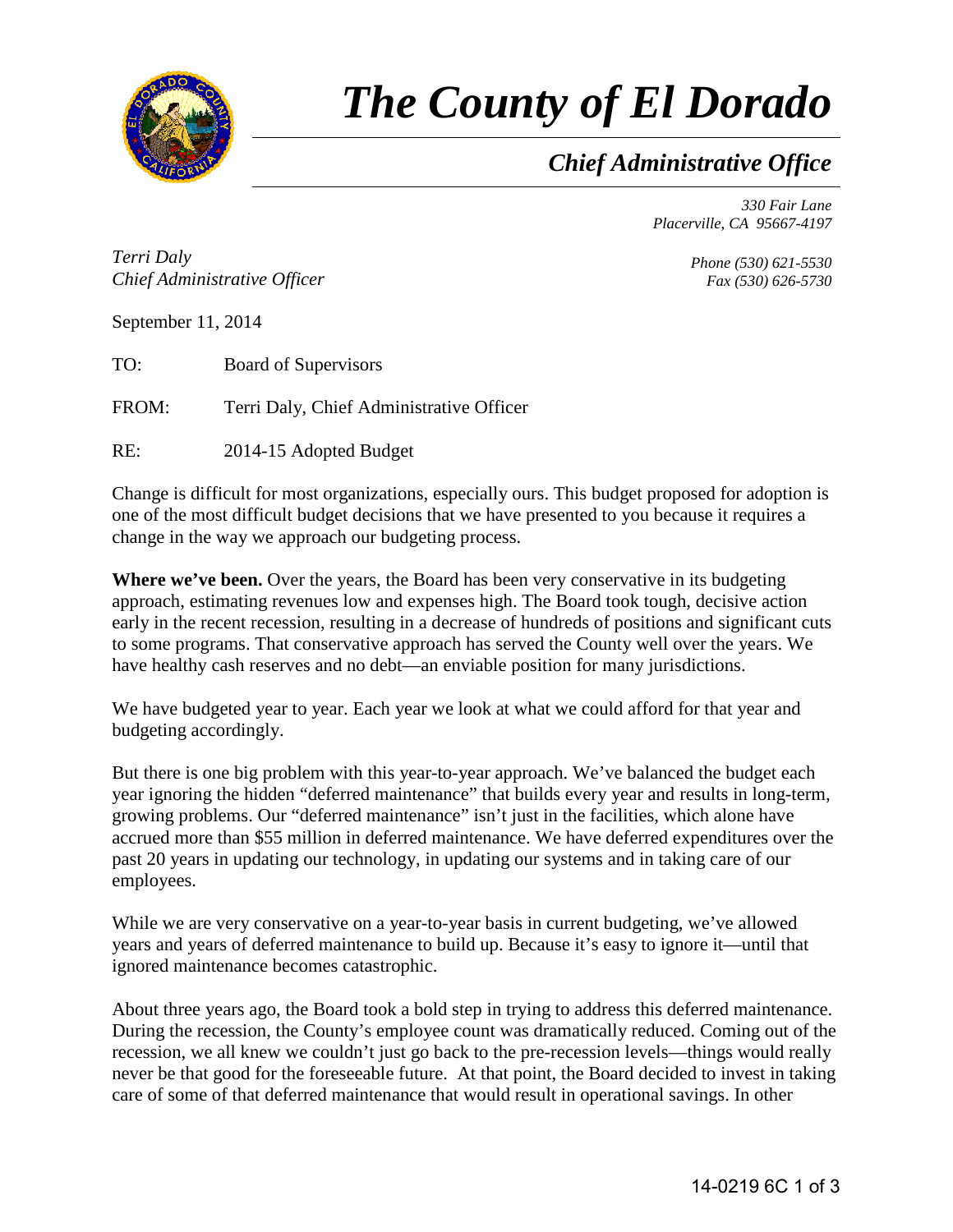words, investing in ways to make the organization operate "cheaper, better, faster." The Board, along with the elected and appointed department heads, selected five areas to focus on: Technology, Facilities, Human Resources, Economic Development and Department Accountability and Culture. Three of those areas required significant outlay of cash to see significant return.

**Where we are now**. So far, we have accomplished quite a bit in those areas. In Technology, we have begun implementation of FENIX, replaced the mainframe, are planning for Electronic Plan Check and a new Land Management system. In Facilities, we have plans to renovate Buildings A & B, are nearing completion of a new animal shelter, and are finally making some progress on a need identified in 1989—a new Sheriff's Admin facility. In the other investment areas, we've updated the Personnel Rules, began the cumbersome projects of updating Ordinances and Policies, and developed economic incentives.

One of the most intensive investments you made was the investment in employees—we completed labor contracts with most of our labor units, resulting in increases in compensation for employees after more than eight years of concessions by employees. After years and years of annual salary and benefit savings well in excess of 10%, our financial analysis showed that for the first two years of the salary increases projected for the labor contracts, we could absorb the increases through those salary savings.

We have invested in our employees, our technology and our facilities. The budget is playing out just as we projected—we can pay for one time investments with one time funds and we are using our annual salary savings to pay for the salary increases. But our budget is getting tighter, just as we projected.

**Where we are headed:** So, we are now at a crossroads. Frankly, it's been fairly easy to stay the course on the investment strategy over the past two years because we have had the revenue and one-time funds to spend. In effect, we've been able to do things the way we've done for the past 20 years. This year is different. This year, we've had to enforce part of that salary savings that we projected in order to bring you a balanced budget. This proposed budget enforces a 3% salary and benefit expenditure savings on departments.

This year we cannot keep doing things like we have for 20+ years AND keep investing in handling the deferred maintenance. Either we can abandon the investment strategy and continue to allow the deferred maintenance to pile up OR we can continue on our investment path.

I believe that we need to get to the point where we can start budgeting for multiple years and stop kicking the "deferred maintenance can" down the road**.** We need to continue on our investment path but we need to kick it up to a new level. We need to start planning and enforcing the efficiencies and savings that we are expecting. In short, we need to take this year to develop our enforced savings, i.e., cuts, to next year's budget. We need to set "rules" for enforced savings and efficiencies. And we need to be disciplined in following those rules.

Specifically, here's my recommendation for this budget: